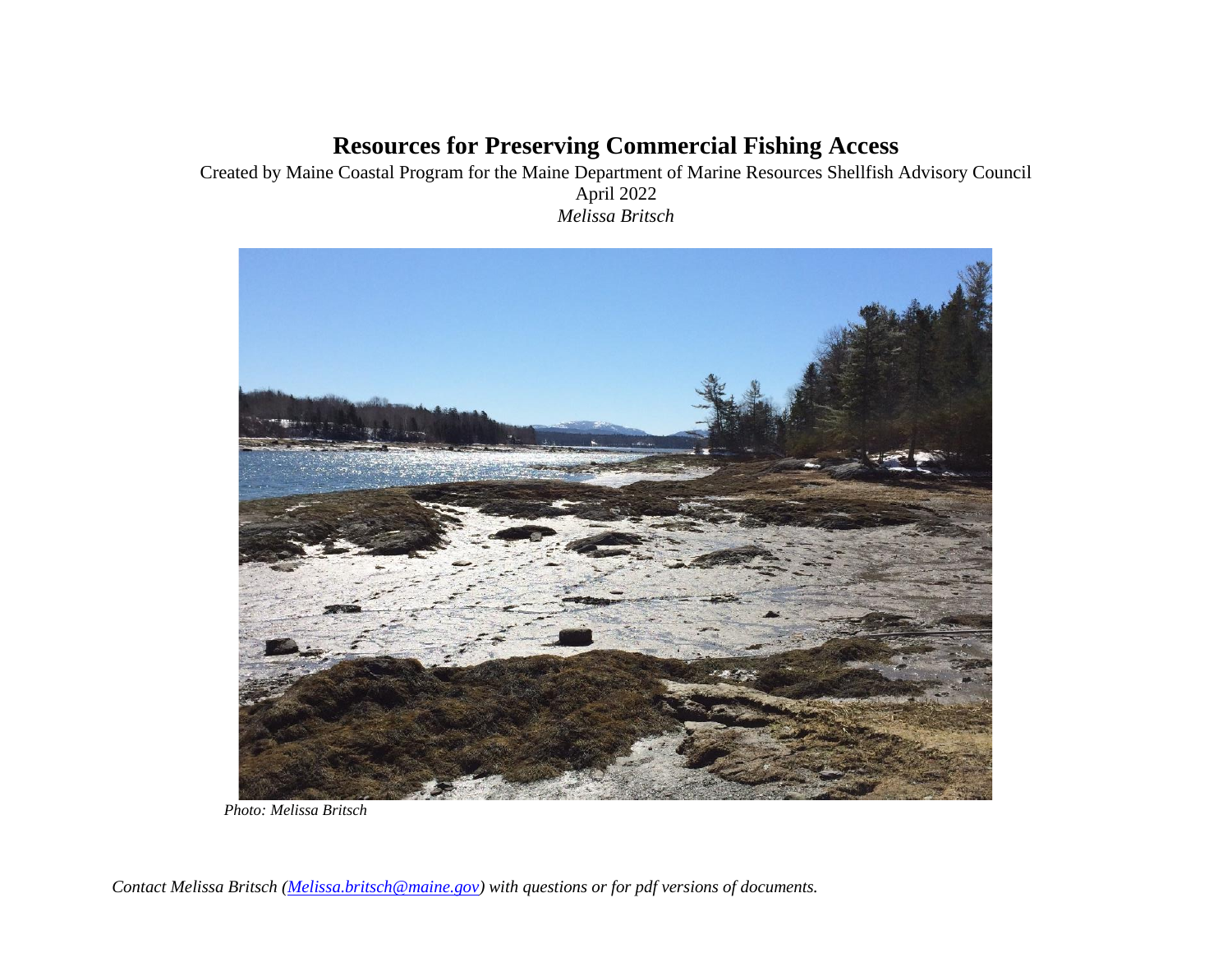#### **Introduction**

During the January 2022 Maine Department of Marine Resources Shellfish Advisory Council (ShAC) meeting, harvesters discussed current concerns about accessing intertidal mudflats in their towns and shared solutions and funding sources that have been helpful in the past.

Issues of concern to ShAC members present at the meeting included the loss of informal walk-in access as properties change hands; increased turnover in land ownership during the COVID-19 pandemic; crowding and parking shortages at municipal facilities; and safety concerns and increased costs related to longer transit times in small boats to harvest areas, especially in winter.

While commercial fishing "access" can include walk-in intertidal access, public boating facilities, the availability of mooring spaces, gear storage, boat maintenance, and commercial fishing licenses, among other things, this document primarily focuses on opportunities for shellfish harvesters at walk-in intertidal access points and public boating facilities.

Based on the discussion during the ShAC meeting, follow-up with its co-chairs, and outreach to other organizations involved in working waterfront access, Maine Coastal Program staff organized the concerns into five primary categories: 1) space, facilities, and use conflicts; 2) ensuring commercial access over time; 3) building and maintaining relationships; 4) tracking change; and 5) municipal capacity limitations. This document provides information about potential funding opportunities, examples of successful solutions, and information about potential governmental, academic, and non-profit partners. A list of previous studies and Maine waterfront access inventories is also included.

We hope that this document is useful for municipal elected officials and volunteer committees, harvesters, landowners, and others trying to find ways to maintain and increase coastal access in Maine. MCP acknowledges that this document is not exhaustive. Please let us know of additional information and help us improve this document by providing comments about ways to make it more useful.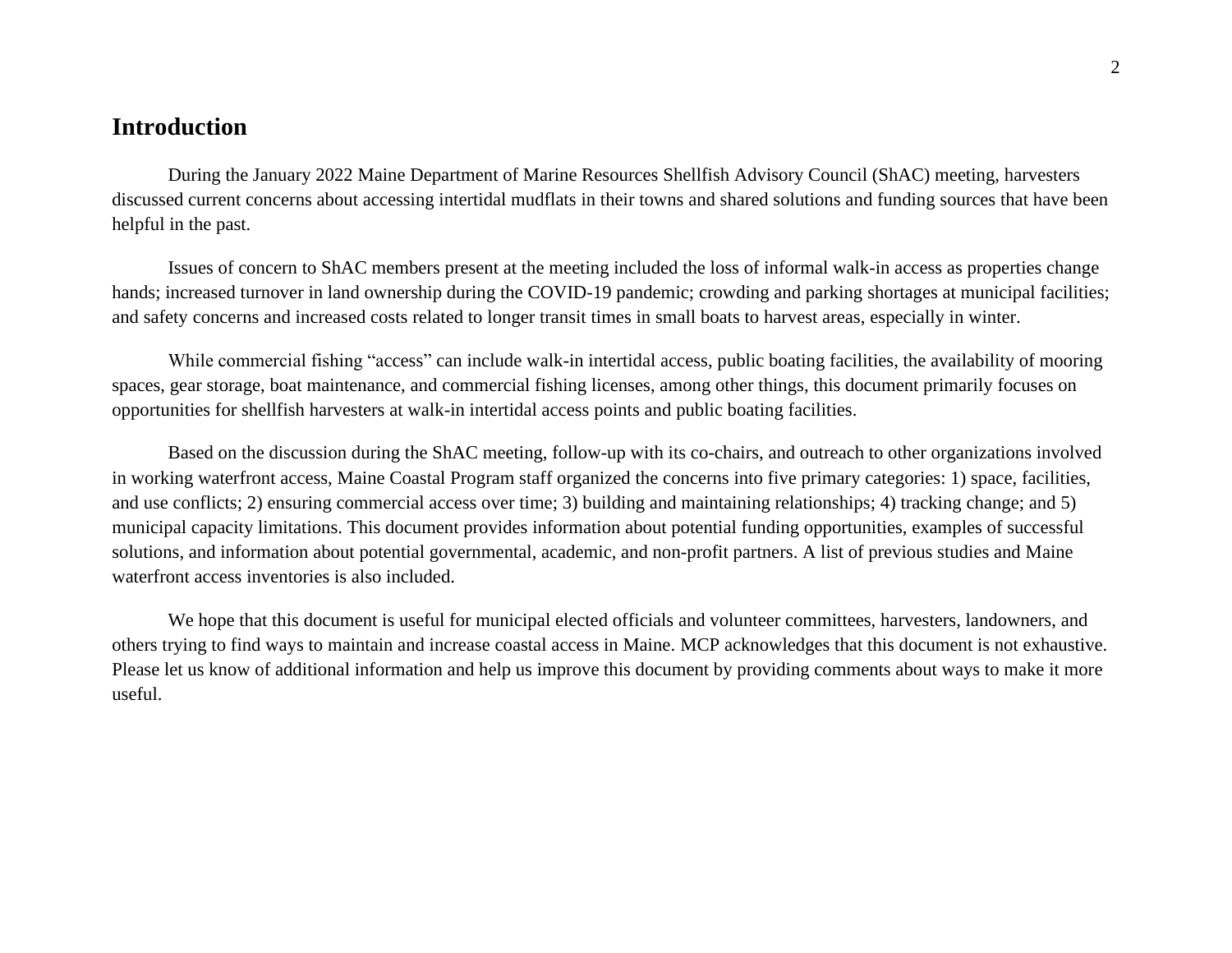#### **Table of Contents**

| <b>Issue 3:</b> Building, maintaining and refreshing relationships among industry and municipalities, landowners, the public and others 7 |  |
|-------------------------------------------------------------------------------------------------------------------------------------------|--|
|                                                                                                                                           |  |
|                                                                                                                                           |  |
|                                                                                                                                           |  |
|                                                                                                                                           |  |
|                                                                                                                                           |  |
|                                                                                                                                           |  |
|                                                                                                                                           |  |
|                                                                                                                                           |  |

*Recommended citation:* Britsch, M. 2022. *Resources for Preserving Commercial Fishing Access.* Maine Coastal Program, Maine Department of Marine Resources.

*Reviewers:* Sam Belknap (Island Institute), Monique Coombs (Maine Coast Fishermen's Association), Judy East (Maine Department of Agriculture, Conservation and Forestry), Jessica Joyce (Tidal Bay Consulting), Kathleen Leyden (Maine Coastal Program), Marissa McMahan (Manomet), Natalie Springuel (Maine Sea Grant)

*This report was prepared by the Maine Coastal Program with CZM funding to the Maine Department of Marine Resources for grant year 2022 from the National Oceanic and Atmospheric Administration, U.S. Department of Commerce.* 

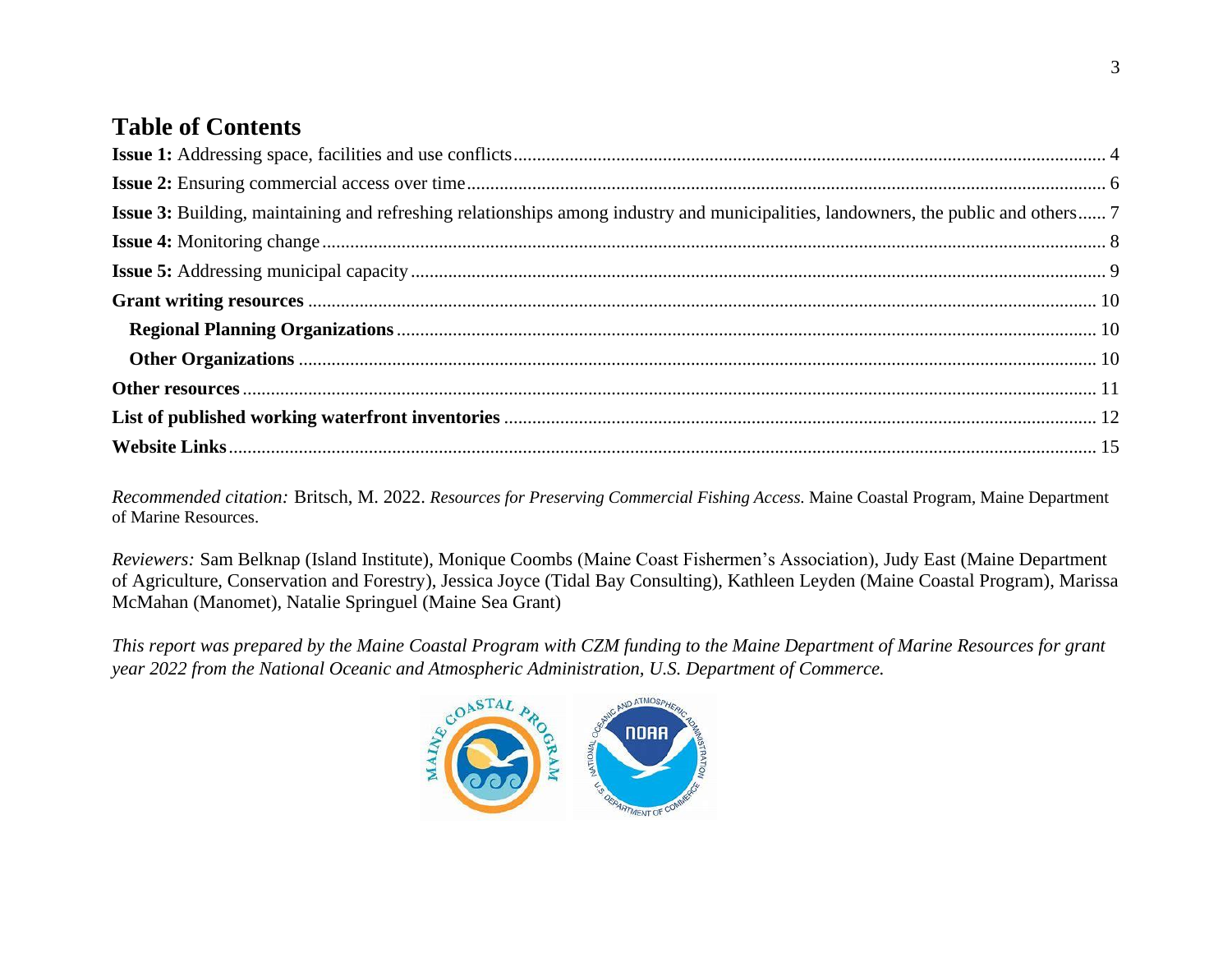### <span id="page-3-0"></span>**Issue 1:** Addressing space, facilities and use conflicts

Including a shortage of parking spaces, limits on parking duration, crowding and seasonal use conflicts at public access locations, and a lack of facilities dedicated to commercial fishing activities like fuel, wharves, piers, boat launches, gear storage, maintenance, and mooring access.

| <b>Potential Approaches</b>                                 | <b>Resources</b>                   | <b>Examples</b>                                   |
|-------------------------------------------------------------|------------------------------------|---------------------------------------------------|
| Create a municipal committee to examine<br>$\bullet$        | <b>DMR:</b> Shore and<br>$\bullet$ | Identify access sites with harvesters and take    |
| access* issues or task a shellfish/harbor                   | <b>Harbor Grants</b>               | steps to make them permanent (Example:            |
| committee, harbormaster, or a subcommittee of               | DACF: Coastal<br>$\bullet$         | Gouldsboro project)                               |
| a comprehensive planning committee to do so                 | <b>Communities Grant</b>           |                                                   |
| • Write a grant for your town to conduct                    | <b>Municipal:</b><br>$\bullet$     | Count harvester participation on committees       |
| inventories of access points and facilities and to          | Community                          | towards conservation hours or license fees        |
| evaluate current and projected needs                        | Comprehensive                      |                                                   |
| Develop goals for facility maintenance,<br>$\bullet$        | <b>Planning Efforts</b>            | Inventory access points and other locations and   |
| improvement, and expansion, and/or acquisition              | <b>Maine Coast</b><br>$\bullet$    | rank protection priority (Example: Machiasport    |
| and development of new facilities                           | <b>Heritage Trust and</b>          | Text (pg. $5-9$ ), Map, and Map)                  |
| Ensure that your access plan is formalized/<br>$\bullet$    | <b>DACF</b> : Datasets for         | DACF conserved lands data:                        |
| adopted at the town level and needed                        | waterfront access                  | https://www.maine.gov/dacf/mnap/assistance/       |
| investments are reflected in capital                        | <b>Maine Island Trail</b><br>٠     | conslands.htm                                     |
| improvements plans                                          | <b>Association</b> , Maine         |                                                   |
| • Consider adding your access plan and facility             | <b>Association of Sea</b>          | <b>Example Best Management Practice: Identify</b> |
| goals to existing programs and funding sources              | <b>Kayak Guides and</b>            | preferred launch areas for kayaker use to ease    |
| Seek funds for feasibility and design work and<br>$\bullet$ | <b>Instructors</b>                 | conflicts with commercial use and share           |
| cost estimates                                              |                                    | information at launch sites, on town website, and |
| Develop and use best management practices for<br>$\bullet$  |                                    | with local outfitters and land trusts             |
| sharing facilities and maintaining good                     |                                    |                                                   |
| landowner relations                                         |                                    |                                                   |
|                                                             |                                    |                                                   |

*\*Access involves many activities, including walk-in intertidal access, public boat launches, physical access to moorings as well as availability of mooring spaces, gear storage, boat maintenance, and licenses, among other things. While all forms of access are important and deserve attention, this document focuses primarily on opportunities for shellfish harvesters at walk-in intertidal access and public boat launches. Some of the resources mentioned here could also be applied to other access issues.*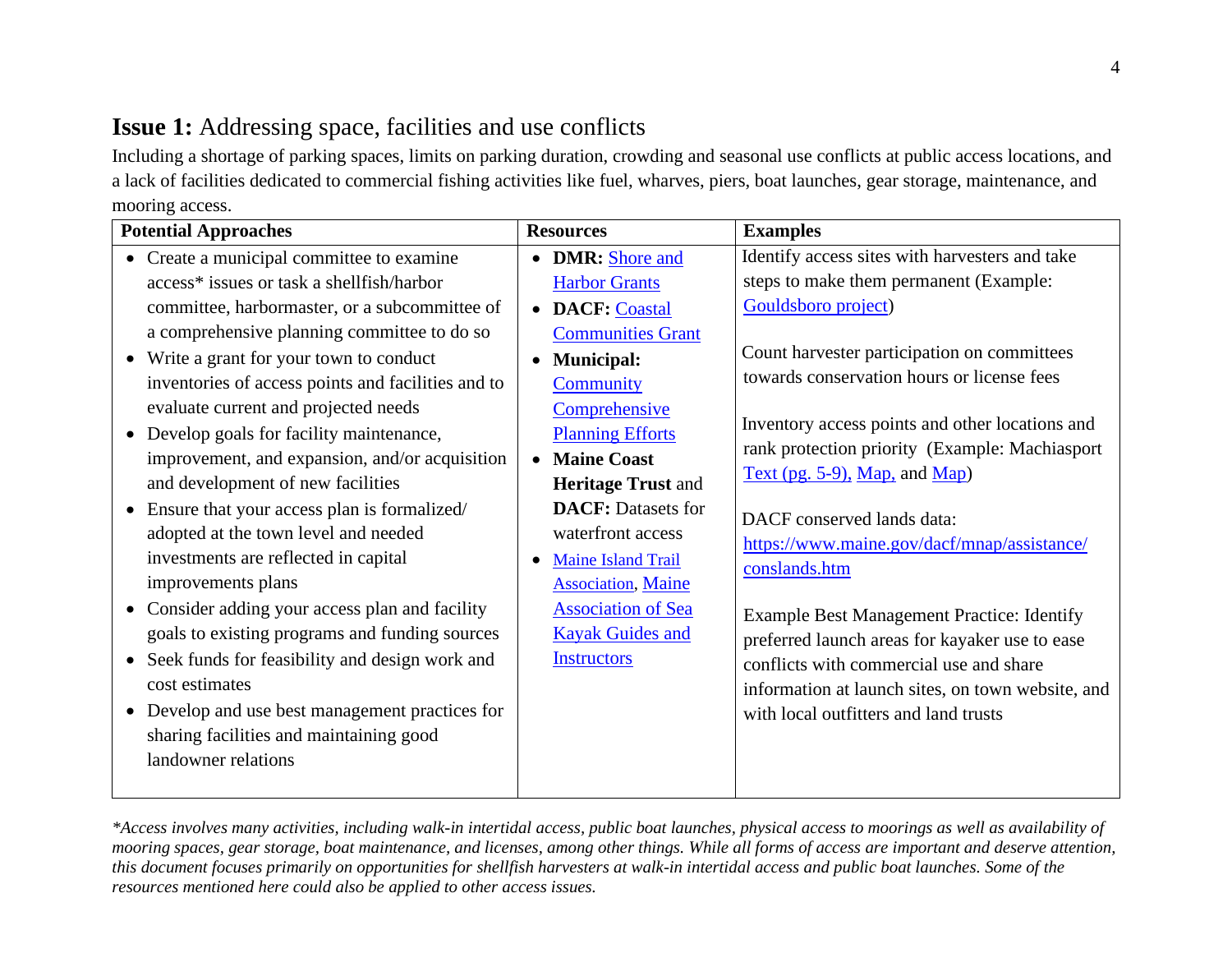| <b>Issue 1 Continued</b>                          |                                       |                                                |
|---------------------------------------------------|---------------------------------------|------------------------------------------------|
| <b>Potential Approaches</b>                       | <b>Resources</b>                      | <b>Examples</b>                                |
| • Seek funds for facility construction            | <b>DOT: Small Harbor</b><br>$\bullet$ | Example: <b>Beals Town Landing</b> . The town  |
| Explore protecting town-owned access<br>$\bullet$ | <b>Improvement Grants</b>             | protected their landing through the Working    |
| properties through LMF's Working Waterfront       | <b>DACF:</b> Submerged<br>$\bullet$   | Waterfront Access Protection Program and used  |
| <b>Access Protection Program or Water Access</b>  | <b>Lands Fund</b>                     | the funds to purchase adjacent land and expand |
| Program (placing working waterfront covenant      | <b>IFW: Boating</b><br>$\bullet$      | their parking lot                              |
| or easement on property) and use funds to         | facilities program                    |                                                |
| construct needed facilities and/or purchase       | <b>Municipal: Bond</b>                |                                                |
| adjoining land for facilities                     | issue                                 |                                                |
|                                                   | <b>Land for Maine's</b><br>$\bullet$  |                                                |
|                                                   | <b>Future Program:</b>                |                                                |
|                                                   | <b>Working Waterfront</b>             |                                                |
|                                                   | <b>Access Protection</b>              |                                                |
|                                                   | <b>Program or Water</b>               |                                                |
|                                                   | <b>Access Program</b>                 |                                                |

*\*Access involves many activities, including walk-in intertidal access, public boat launches, physical access to moorings as well as availability of mooring spaces, gear storage, boat maintenance, and licenses, among other things. While all forms of access are important and deserve attention, this document focuses primarily on opportunities for shellfish harvesters at walk-in intertidal access and public boat launches. Some of the resources mentioned here could also be applied to other access issues.*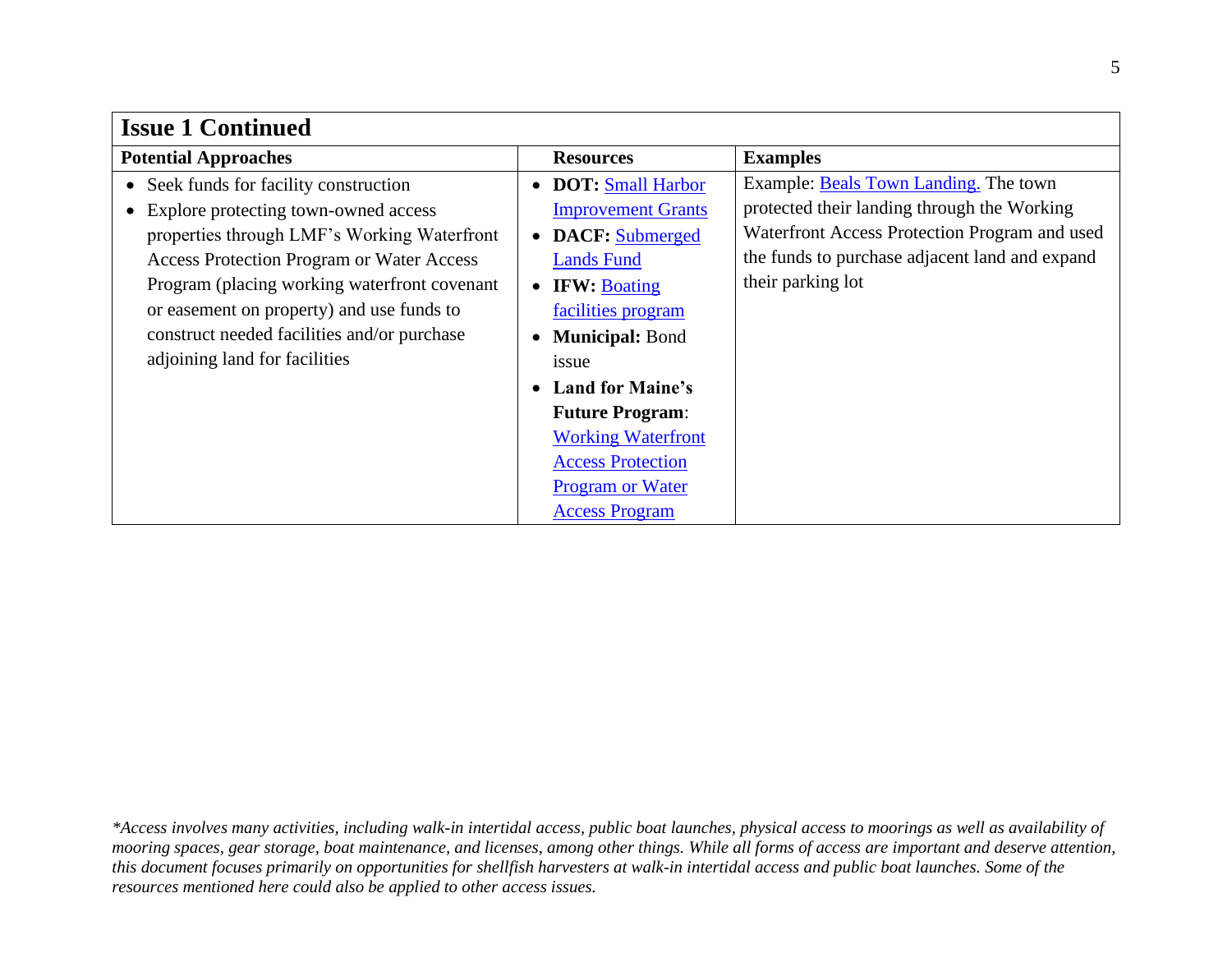### <span id="page-5-0"></span>**Issue 2:** Ensuring commercial access over time

Commercial access can be on privately-owned properties and may be granted through a verbal agreement. These access rights are easily changed and are especially vulnerable when properties are sold. Other properties may be set aside for public use but do not have formal protection like an easement or waterfront covenant. Creating new access points is expensive and challenging, and it is important to ensure that existing access points are not lost so future generations can access the coast.

| <b>Potential Approaches</b>                   | <b>Resources</b>                           | <b>Examples</b>                                            |
|-----------------------------------------------|--------------------------------------------|------------------------------------------------------------|
| • Permanent protection via                    | <b>Land for Maine's Future</b>             | MCHT land conservation guide: This guide outlines land     |
| ownership of sites by the town,               | Program: Working                           | conservation options for landowners, including easements,  |
| state or federal government, land             | <b>Waterfront Access</b>                   | donations, and sales.                                      |
| trust, harvester co-op, etc.                  | <b>Protection Program or</b>               |                                                            |
| • As noted above, LMF will                    | <b>Water Access Program</b>                | Working Waterfront Access Protection Program: The          |
| establish covenants or easements              | <b>Maine Coast Heritage</b><br>$\bullet$   | Spruce Head Fisherman's Co-op purchased their wharf        |
| on land already owned by towns,               | <b>Trust</b> and other                     | using funds from the LMF program and also was able to      |
| generating funds for access                   | local/regional land trusts                 | purchase a nearby property to expand their operations.     |
| improvements                                  | <b>Maine Current Land Use</b><br>$\bullet$ |                                                            |
| Landowner can develop a formal<br>$\bullet$   | <b>Taxation Program</b>                    | Land purchases in collaboration with land trusts and       |
| and recorded access easement                  | Landowner outreach<br>$\bullet$            | diverse funding sources: The purchase of Woodward Point    |
| over their property                           | <b>DMR:</b> Shore and Harbor               | in Brunswick resulted in the creation of a public preserve |
| • Land trusts or other entities can           | <b>Grants</b>                              | and continued shoreline access for shellfish harvesters.   |
| purchase a conservation easement              |                                            |                                                            |
| on private property                           |                                            | <b>Contact Regional Planning Organizations</b>             |
| • Landowner voluntarily agrees to             |                                            | (many have existing Brownfields Assessment                 |
| allow access                                  |                                            | funds/programs) and nominate site for Phase I ESA          |
| Town research and identification<br>$\bullet$ |                                            |                                                            |
| of Rights-of-Way for public use               |                                            | Right-of-Way rediscovery example: Deer Isle was funded     |
| • Development of a single entity              |                                            | by the DMR Shore and Harbor Planning grant for deed        |
| devoted to coastal access and                 |                                            | research and legal analysis to establish if the Town had   |
| maintaining working waterfronts               |                                            | legal rights-of-way in three contested locations.          |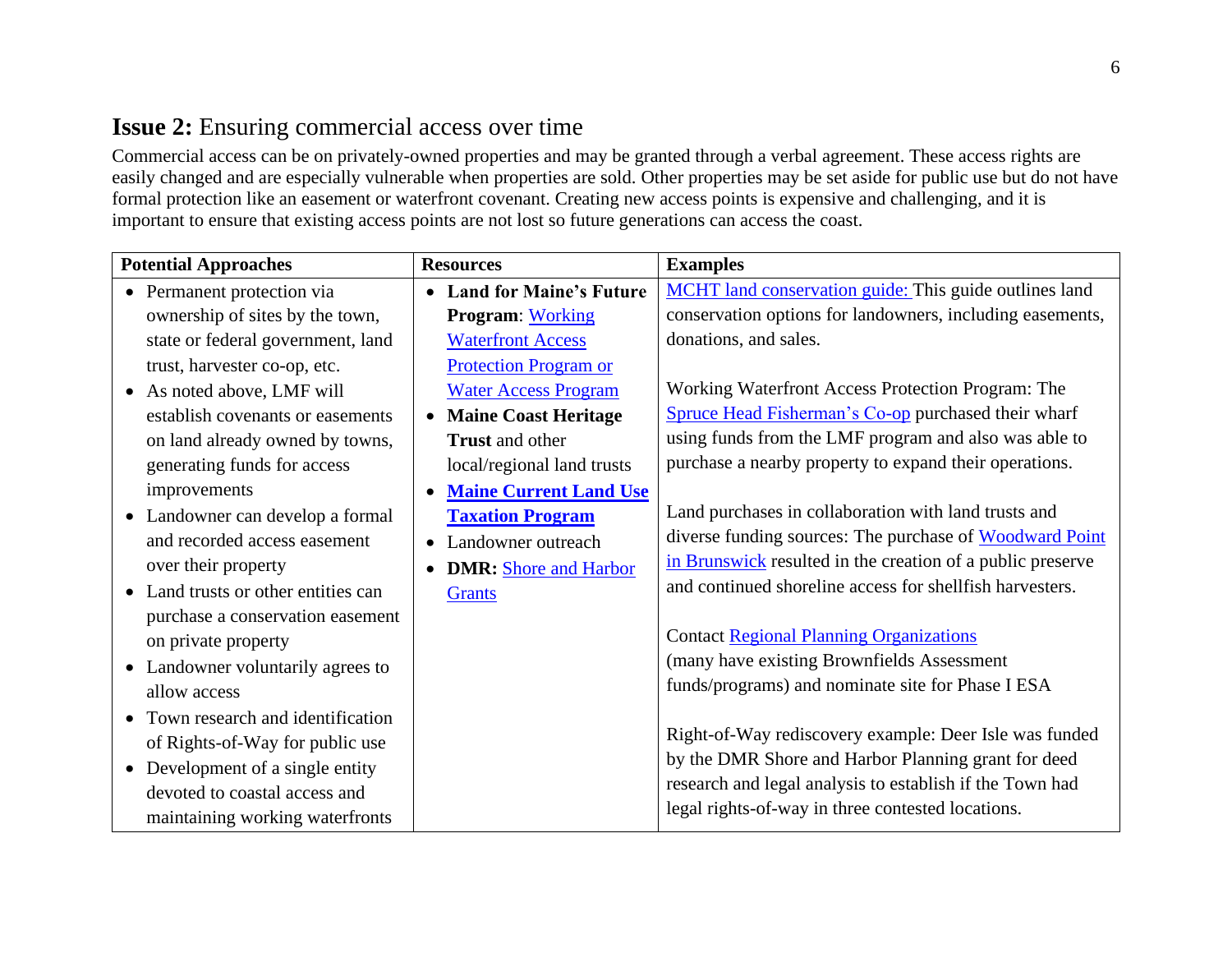# <span id="page-6-0"></span>**Issue 3:** Building, maintaining and refreshing relationships among industry and municipalities, landowners, the public and others

Highlighting the importance of the commercial fishing industry, understanding future threats, and supporting growth over time will be critical, and it is especially important that municipalities, landowners, and the public are aware of the industry in their local area and the challenges marine-based industries are facing.

| <b>Potential Approaches</b>                                                | <b>Resources</b>               | <b>Examples</b>              |
|----------------------------------------------------------------------------|--------------------------------|------------------------------|
| • Connect with local land trusts, library staff, or local paper to work on | <b>Outreach brochures (Sea</b> | Maine Coast Fishermen's      |
| letters to the editor and articles that promote and celebrate the industry | <b>Grant and Maine Coast</b>   | Association is working       |
| Use social media to promote the industry<br>$\bullet$                      | Fishermen's Association        | with the Cundy's Harbor      |
| Send letters to coastal residents, and outreach with realtors, public      | updating as of April           | Library, Harpswell           |
| education campaign                                                         | $2022$ :                       | Anchor, Holbrook's           |
| • Landowner and harvester appreciation day (host an event, offer clam      | https://seagrant.umaine.e      | Foundation, and others to    |
| chowder, open and honest discussions with harvesters and homeowners)       | $du/wp$ -                      | offer a panel series that    |
| Update and distribute Washington County Council of<br>$\bullet$            | content/uploads/sites/467      | includes fishing and         |
| Governments/Maine Sea Grant "Sights and Sounds of the Waterfront           | $/2019/05/2004-$               | waterfront topics. They      |
| brochure," and work with real estate agents, property management           | moosabec.pdf                   | also write monthly           |
| businesses (rentals), and local hotels to share with visitors and          |                                | articles in the local paper. |
| prospective coastal home buyers                                            | https://seagrant.umaine.e      |                              |
| • Meet with local realtors and discuss the location of working access      | du/wp-content/uploads/         |                              |
| points in town and encourage them to be more explicit regarding the        | sites/467/2019/05/2005-        |                              |
| sights and sounds associated with being near a commercial fishing          | harpswell.pdf                  |                              |
| property                                                                   |                                |                              |
| • Add policies to local harbor and comprehensive plans to encourage        |                                |                              |
| celebration/gratitude for landowners who grant access, whether informal    |                                |                              |
| or formal (easements); also add policies to encourage purchase of          |                                |                              |
| easements and town financial set-asides in Capital Improvement Plans       |                                |                              |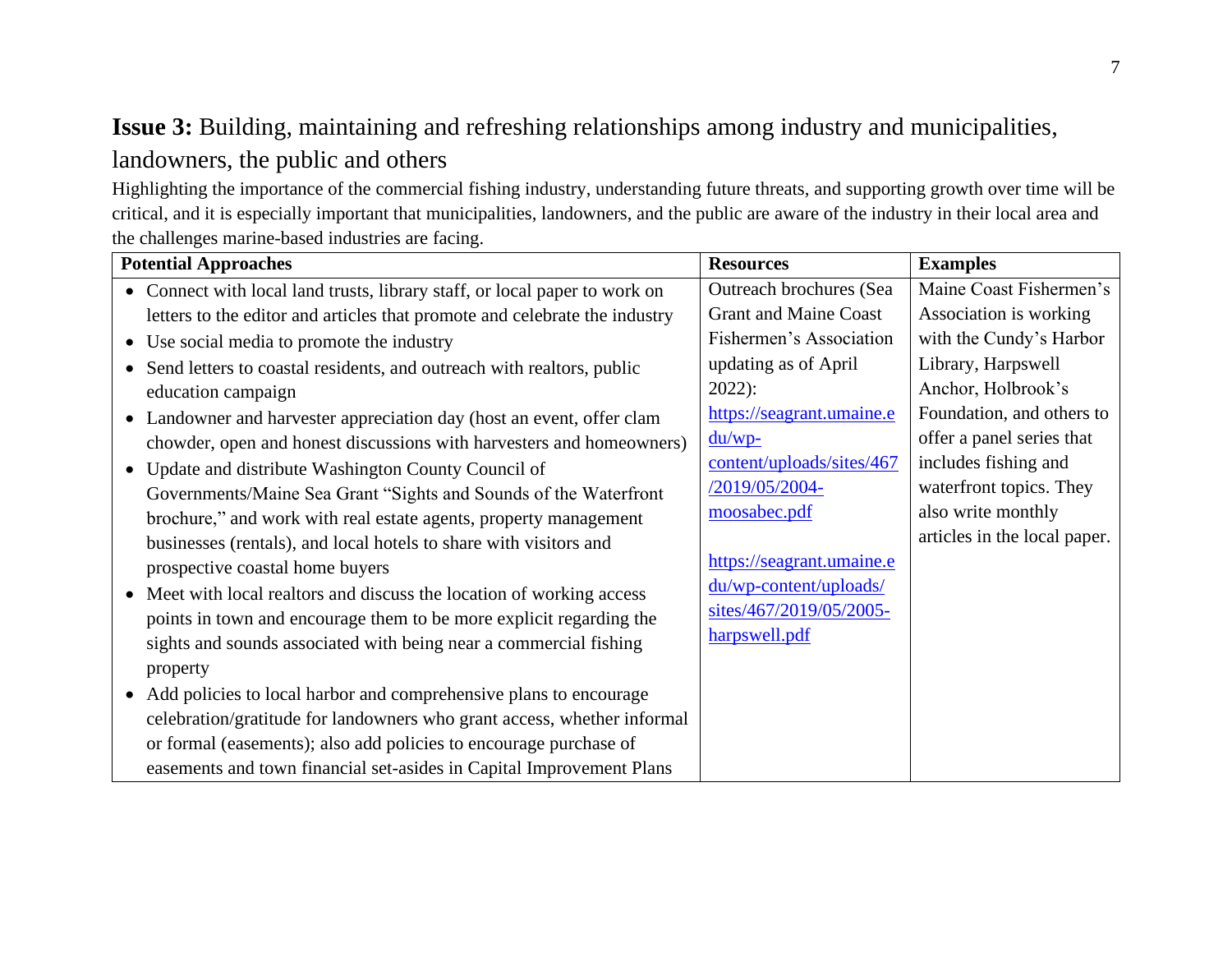## <span id="page-7-0"></span>**Issue 4:** Monitoring change

Understanding if and how much access opportunities have changed on the coast will be important for identifying areas with the highest need and potential solutions. Tracking changes in the amount of access, the demographic makeup of coastal communities, and conflicts related to access issues will help clarify what is needed in a community.

| <b>Potential Approaches</b>                                        | <b>Resources</b>                       | <b>Examples</b>                |
|--------------------------------------------------------------------|----------------------------------------|--------------------------------|
| • Track loss and gain of access points                             | • Collaborative studies among          | Brunswick is tracking          |
| • Track implementation of harbor plans, comprehensive              | harvesters, non-profits, and others to | changes in waterfront          |
| plans, and capital investment plans                                | understand changes in access over      | ownership, including the       |
| • Track conflict and complaints pertaining to the working          | time                                   | number of waterfront tax       |
| waterfront                                                         | • Work with town offices to track      | bills being sent out of the    |
| Track spending on shoreline access and related issues<br>$\bullet$ | locations of tax bills                 | state.                         |
| • Track economic significance of fisheries harvests and            | • Town inventories of use, property    |                                |
| licenses to local/regional income                                  | sales, planning, and implementation    | Maine Coast Fishermen's        |
| • Track user satisfaction at public facilities                     | University researchers<br>٠            | <b>Association</b> and Tidal   |
| • Track land use patterns, property sales trends, and              | <b>Downeast Institute</b>              | <b>Bay Consulting building</b> |
| subdivision activity                                               | <b>Downeast Fisheries Partnership</b>  | a list of common metrics       |
| • Track real estate broker perceptions, trends, use of             |                                        | and indicators used for        |
| informational materials (like Moosabec and Harpswell               |                                        | inventories of working         |
| brochures), and potential buyer responses                          |                                        | waterfronts and marine         |
|                                                                    |                                        | resources.                     |
|                                                                    |                                        |                                |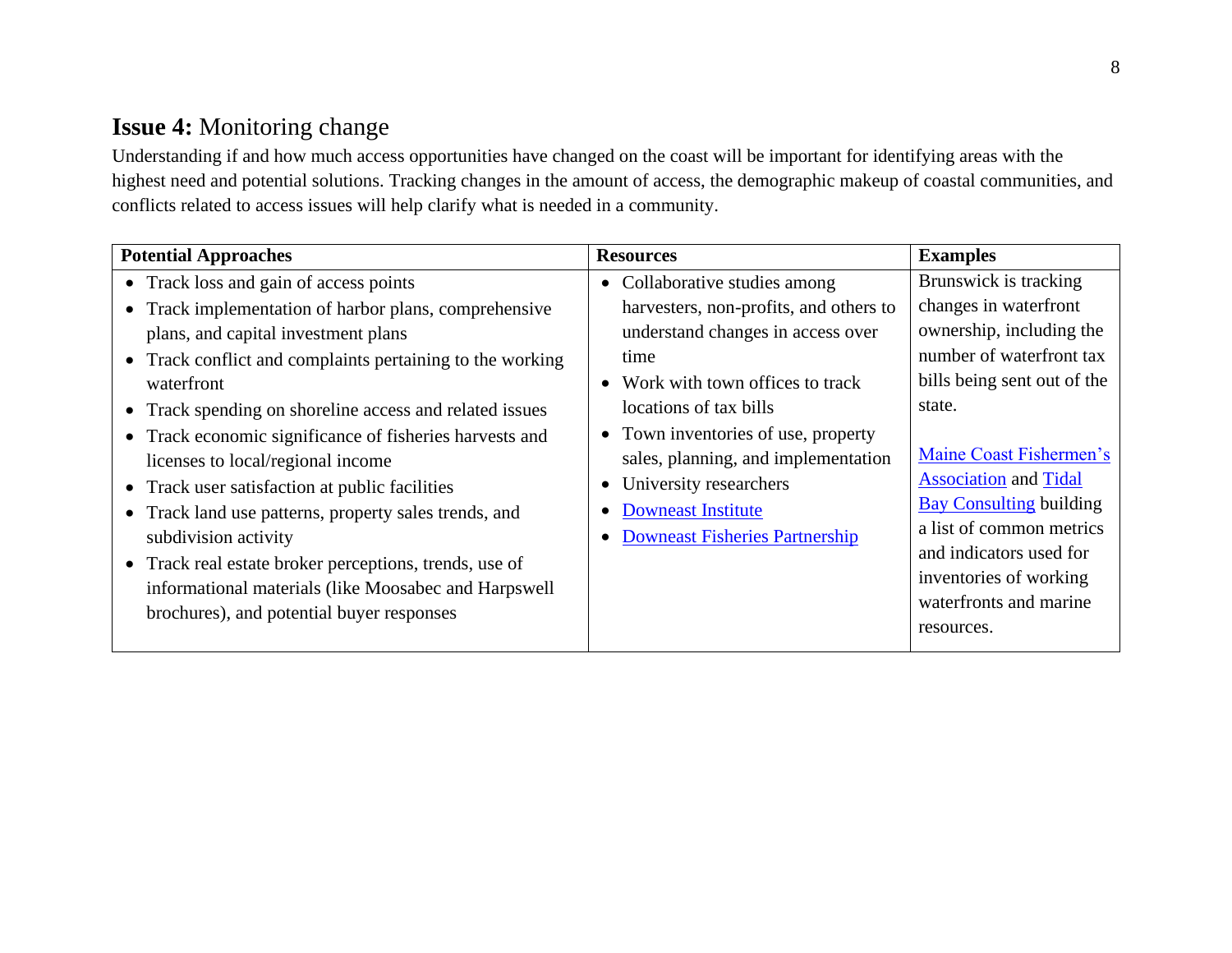## <span id="page-8-0"></span>**Issue 5:** Addressing municipal capacity

For many reasons, some municipalities lack the technical capacity to apply to grants, collect data, and identify opportunities to address coastal access problems. Coastal access and management issues are often complex and partnerships among towns, regional councils, non-profits, academic groups, tribes, and governmental agencies can be essential.

| <b>Potential Approaches</b>                          | <b>Resources</b>                    | <b>Examples</b>                              |
|------------------------------------------------------|-------------------------------------|----------------------------------------------|
| • Understand how other organizations can help and    | Ask for expertise and               | Maine Coast Fishermen's Association, Island  |
| seek them out                                        | support from town                   | Institute, and Maine Coastal Program have    |
| These organizations and others may offer             | committee members                   | published reports on the status of working   |
| technical assistance (including grant writing and    | <b>Maine Municipal</b><br>$\bullet$ | waterfronts in Maine                         |
| project management) and financial support to         | <b>Association</b>                  |                                              |
| towns at no or nominal costs                         | Consider fellows from<br>$\bullet$  | Most recent inventories:                     |
| Regional shellfish committees<br>$\bullet$           | AmeriCorps or Maine                 | https://www.mainecoastfishermen.org/working- |
| Other nearby municipalities                          | <b>ClimateCorps</b>                 | waterfront                                   |
| State agencies                                       | programs                            |                                              |
| <b>Regional Planning Organizations</b>               | Many universities have<br>$\bullet$ | https://www.islandinstitute.org/wp-          |
| Non-profits (e.g. Island Institute, Maine            | school-funded                       | content/uploads/2021/11/WWF-Report_web.pdf   |
| <b>Coast Fishermen's Association, Manomet,</b>       | internship and work-                |                                              |
| <b>Maine Center for Coastal Fisheries,</b>           | study programs                      | *See below for a list of working waterfront  |
| Downeast Institute, Maine Coast Heritage             |                                     | studies starting in 1985                     |
| <b>Trust, Gulf of Maine Research Institute)</b>      |                                     |                                              |
| University groups (e.g. Maine Shellfish<br>$\bullet$ |                                     |                                              |
| Learning Network, Maine Sea Grant,)                  |                                     |                                              |
| <b>AmeriCorps and the Maine Climate Corps</b>        |                                     |                                              |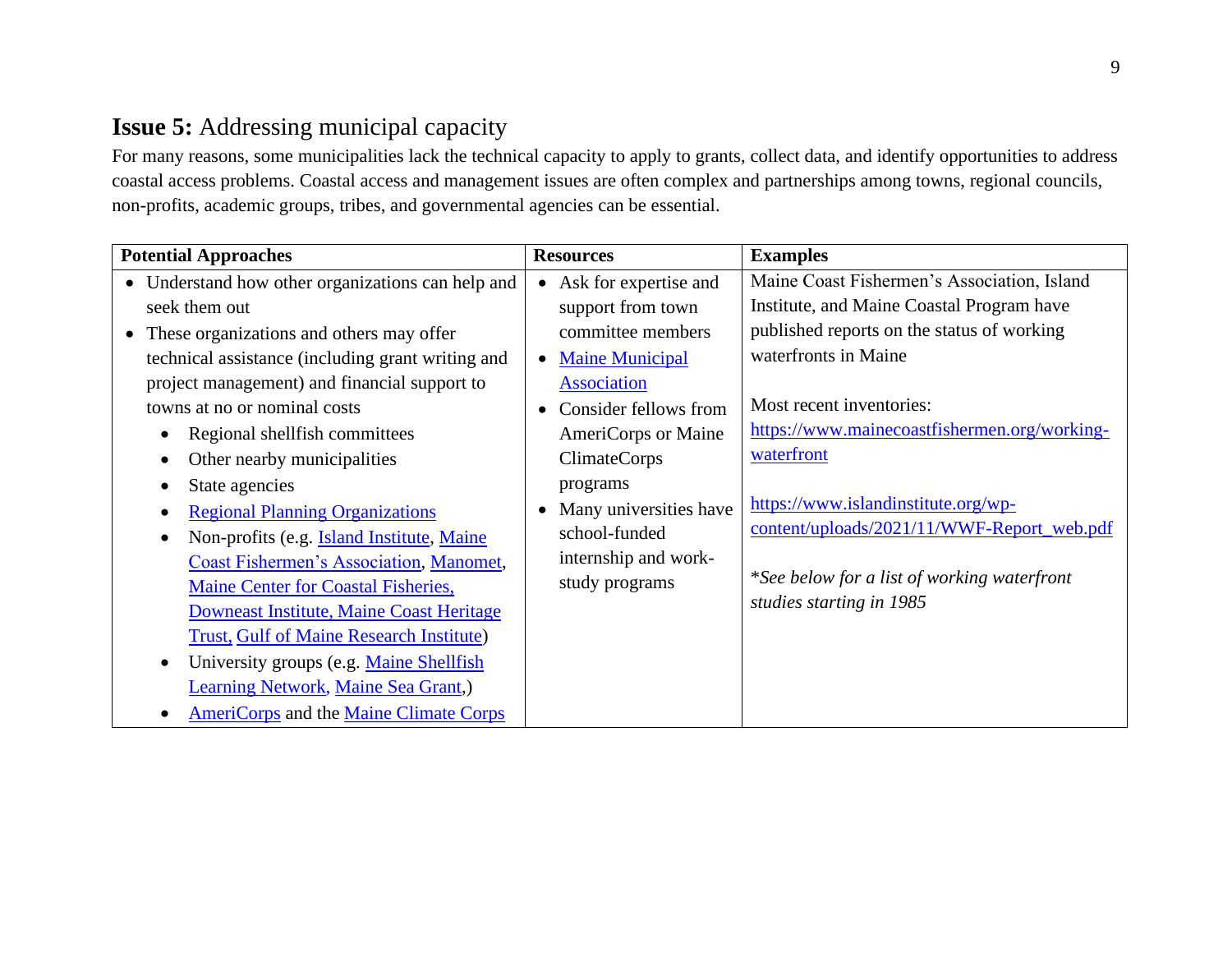#### <span id="page-9-0"></span>**Grant writing resources**

#### <span id="page-9-1"></span>**Regional Planning Organizations**

Regional Planning Organizations are supported by Maine Coastal Program and Maine Department of Agriculture, Conservation, and Forestry's Municipal Planning Assistance Program. These organizations cover different regions of the state and provide general planning assistance to municipalities. [https://www.maine.gov/dacf/municipalplanning/technical/regional\\_council.shtml](https://www.maine.gov/dacf/municipalplanning/technical/regional_council.shtml)

- **Southern Maine Planning and Development Commission (SMPDC):** Supports coastal communities in York and southern Cumberland Counties. <https://www.smrpc.org/>
- **Greater Portland Council of Governments (GPCOG):** Supports coastal communities in Cumberland and northern York Counties. <https://www.gpcog.org/>
- **Midcoast Council of Governments (MCOG)**: Supports coastal communities in Sagadahoc, Lincoln, and Knox Counties, as well as Harpswell and Brunswick in Cumberland County and Northport, Lincolnville, Searsmont, and Belmont in Waldo County. <https://www.mceddme.org/>
- **Lincoln County Regional Planning Commission (LCRPC):** Supports coastal communities in Lincoln County. <http://lcrpc.org/>
- **Hancock County Planning Commission (HCPC):** Supports coastal communities in Hancock County. <https://www.hcpcme.org/>
- **Sunrise County Economic Council (SCEC):** Supports economic and community development in Washington County. <https://sunrisecounty.org/>
- Any town not covered by a regional planning organization is supported by the Maine Land Use Planning Commission

#### <span id="page-9-2"></span>**Other Organizations**

- [AmeriCorps](http://www.volunteermaine.gov/serve-in-maine/americorps)
- [Downeast Fisheries Partnership](https://downeastfisheries.org/)
- [Downeast Institute](https://downeastinstitute.org/)
- [Gulf of Maine Research Institute](https://www.gmri.org/)
- [Island Institute](https://www.islandinstitute.org/)
- [Maine Center for Coastal Fisheries](https://coastalfisheries.org/)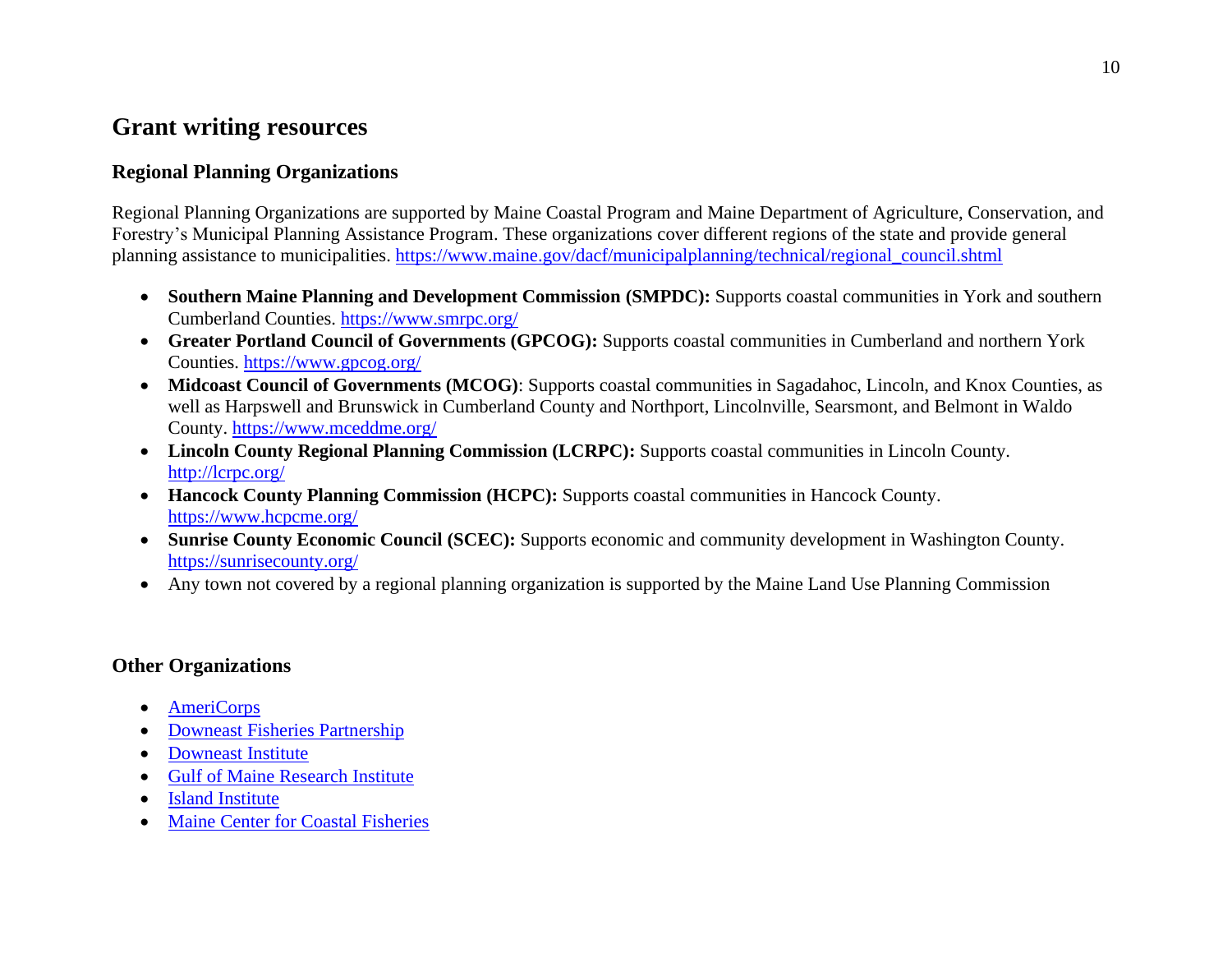- [Maine Climate Corps](http://www.volunteermaine.gov/serve-in-maine/climate-corps)
- [Maine Coast Fishermen's Association](https://www.mainecoastfishermen.org/working-waterfront)
- [Maine Coast Heritage Trust](https://www.mcht.org/)
- [Maine Governor's Office of Policy Innovation and the Future](https://www.maine.gov/future/home)
- [Maine Municipal Association](https://memun.org/)
- [Manomet](https://www.manomet.org/work/where-we-work/)
- University researchers and affiliated partners
	- o [Maine Sea Grant](https://seagrant.umaine.edu/)
	- o [Maine Shellfish Learning Network](https://umaine.edu/shellfish-restoration/)

#### <span id="page-10-0"></span>**Other resources**

- **Purdue Online Writing Lab (aka Purdue OWL):** This website has writing information, including grant writing tips. [Grant](https://owl.purdue.edu/owl/subject_specific_writing/professional_technical_writing/grant_writing/index.html)  [Writing // Purdue Writing Lab](https://owl.purdue.edu/owl/subject_specific_writing/professional_technical_writing/grant_writing/index.html)
- **Tip:** Don't be afraid to reach out to the funding organization to talk about ideas and ask questions.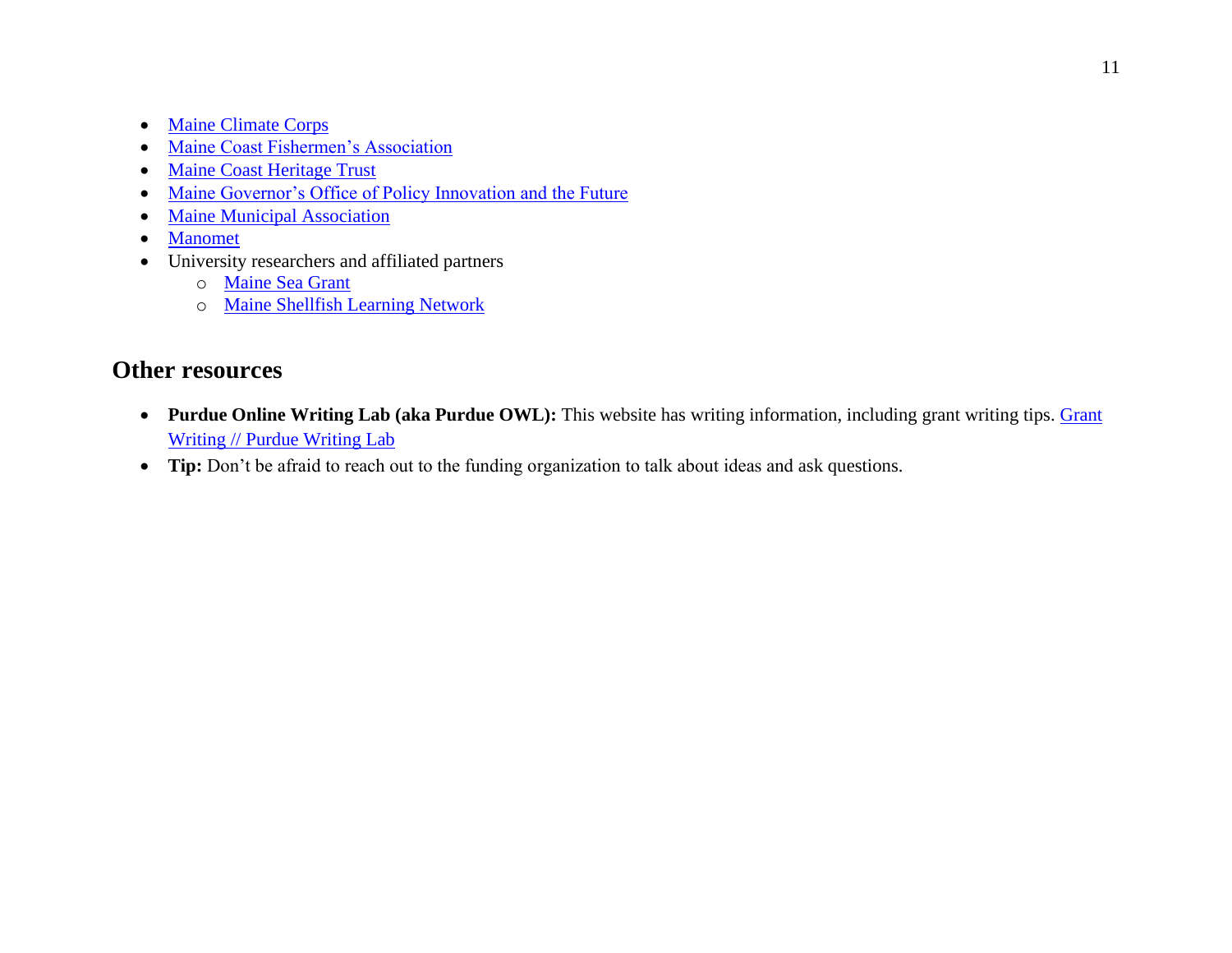## <span id="page-11-0"></span>**List of published working waterfront inventories**

This list shows previous efforts to document the status of coastal access in Maine. Many of these studies are out-of-date but the material may be useful for understanding prior conditions and provide ideas for repeatable studies. These studies are not specific to walk-in or public boat access, but several discuss these issues.

| <b>Title</b>                               | Year | <b>Authors</b>                 | Link if applicable                               |
|--------------------------------------------|------|--------------------------------|--------------------------------------------------|
| Maine Port Development Study               | 1985 | MeDOT                          |                                                  |
| The Last 25 Miles                          | 1989 | Maine Coastal Program          |                                                  |
|                                            |      |                                | https://maineharbormasters.org/wp-               |
| The Right Tack: Charting your              |      |                                | content/uploads/2016/03/CZIC-tc224-m2-r54-       |
| Harbor's Future                            | 1995 | <b>Ron Poitras</b>             | 1995.pdf                                         |
| The Waterfront Construction                |      |                                |                                                  |
| Handbook: Guidelines for the Design        |      |                                |                                                  |
| and Construction of Waterfront             |      |                                | https://www.maine.gov/dmr/mcp/downloads/Waterfr  |
| Facilities                                 | 1997 |                                | ontConstructionHandbook_Jan97.pdf                |
|                                            |      | Southern Maine Economic        |                                                  |
|                                            |      | Development District and       |                                                  |
| Maine Port Facilities Inventory and        |      | <b>Eastern Maine</b>           |                                                  |
| Analysis                                   | 1998 | <b>Development Corporation</b> |                                                  |
| <b>Coastal Water Access Priority Areas</b> |      |                                | https://www.maine.gov/dmr/mcp/downloads/access/c |
| for Boating and Fishing                    | 2000 | Dest, P. and Inches, S.        | oastalwateraccesspriorityareas_oct2000.pdf       |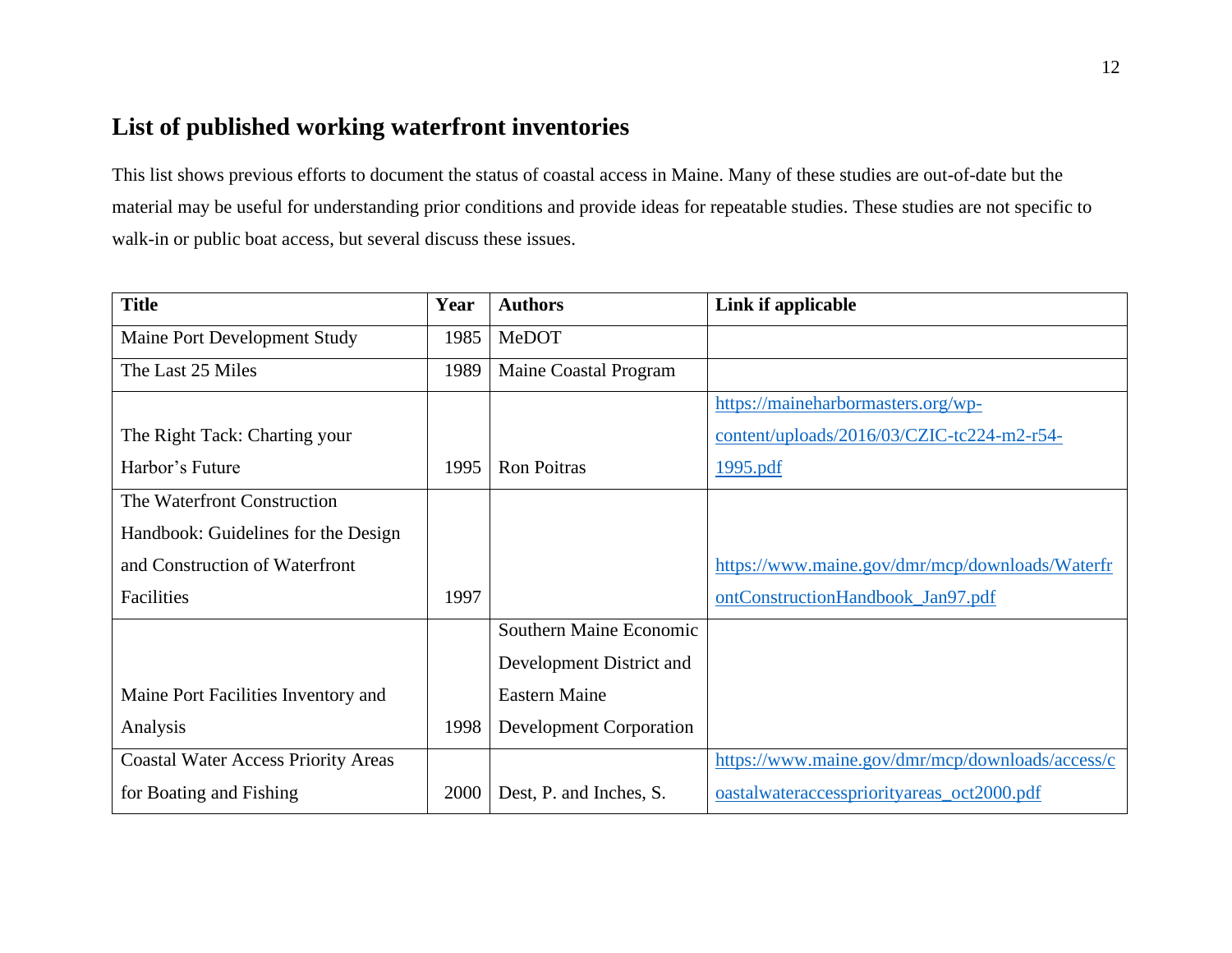| <b>Title</b>                               | Year | <b>Authors</b>              | Link if applicable                                      |
|--------------------------------------------|------|-----------------------------|---------------------------------------------------------|
| Preserving Commercial Access: A            |      |                             | Preserving Commercial Access -                          |
| Study of Working Waterfronts in 25         |      | Sheehan, E. &               | A Study of Working Waterfronts in 25 Maine              |
| <b>Maine Communities</b>                   | 2002 | Cowperthwaite, H.           | Communities.pdf                                         |
| Paths and Piers: A study of commercial     |      | Spruce, C. (Sunrise         |                                                         |
| fishing access in Downeast Maine           |      | County Economic             | https://www.maine.gov/dmr/mcp/downloads/working         |
| coastal communities                        | 2003 | Council)                    | waterfront/pathsandpiers_jan03.pdf                      |
| Maine Coastline: News from the Maine       |      | Theresa Torrent and         | https://www.maine.gov/dmr/mcp/downloads/maineco         |
| <b>Coastal Program</b>                     | 2003 | others                      | astline/mc_summer_2003.pdf                              |
|                                            |      |                             | https://seagrant.umaine.edu/wp-                         |
| <b>Tracking Commercial Fishing Access:</b> |      |                             | content/uploads/sites/467/2019/05/2006-maine-           |
| A Survey of Harbormasters in 25            |      | Sheehan, E. &               | waterfront-access-cei-mcp-tracking-commercial-          |
| <b>Maine Coastal Communities</b>           | 2004 | Cowperthwaite, H.           | fishing-access.pdf                                      |
| The contribution of working                |      |                             | https://www.maine.gov/dmr/mcp/downloads/working         |
| waterfronts to the Maine Economy           | 2004 | Colgan, C. S.               | waterfront/workingwaterfronteconomy_feb04.pdf           |
| Saving Working Waterfronts: Mapping        |      |                             |                                                         |
| the Maine Coast's Economic Future          | 2005 | <b>Island Institute</b>     |                                                         |
| Access to the waterfront: Issues and       |      | Springuel, N., Schmitt, C., | https://caseagrant.ucsd.edu/sites/default/files/Waterfr |
| solutions across the Nation                | 2007 | Tenga-Gonzalez, K.          | ont Access ME SG.pdf                                    |
| Mapping Maine's Working Waterfront:        |      |                             |                                                         |
| A Statewide Inventory by the Island        |      | Conover, S. and Rowan,      |                                                         |
| Institute                                  | 2007 | H.                          |                                                         |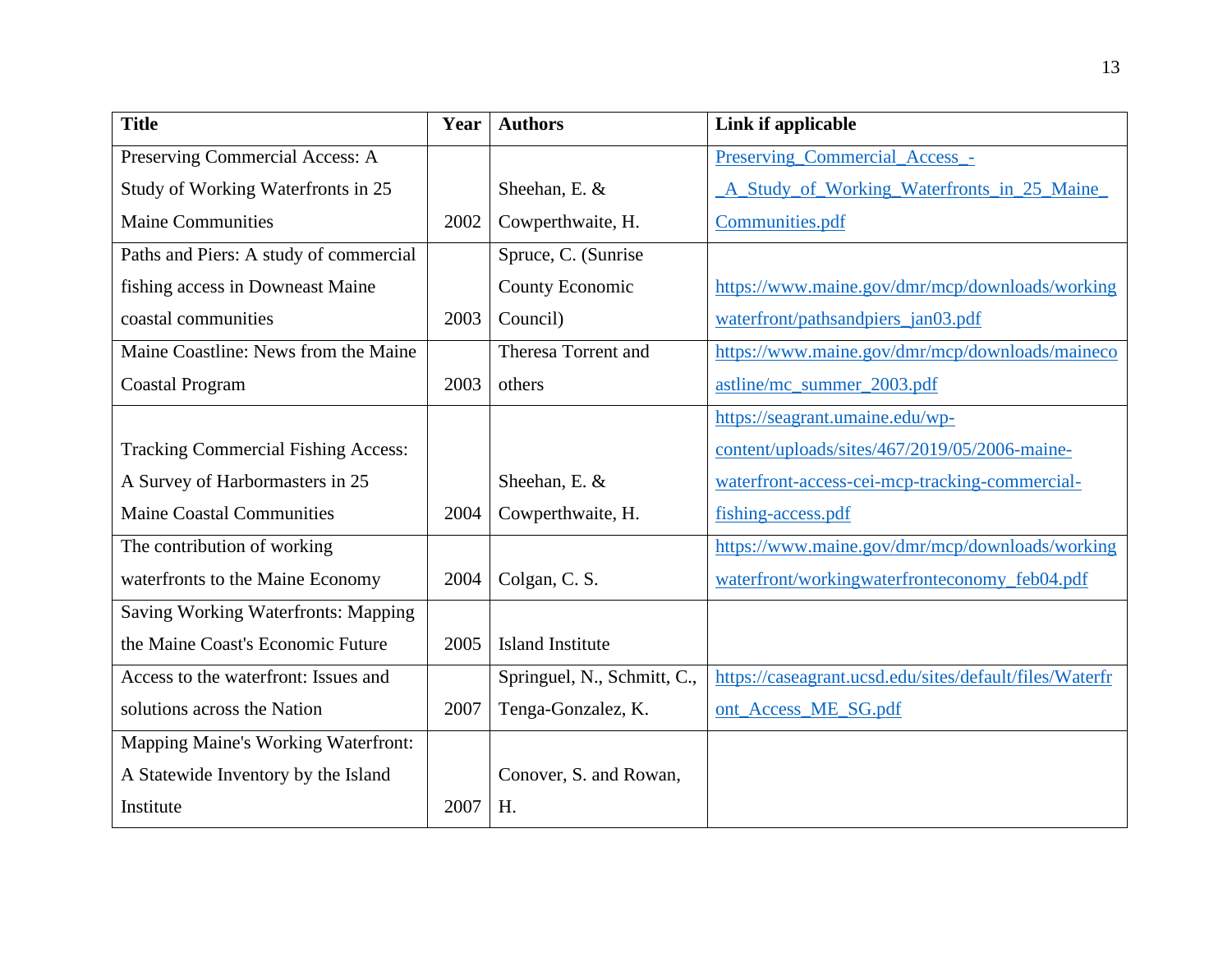| <b>Title</b>                           | Year | <b>Authors</b>           | Link if applicable                             |
|----------------------------------------|------|--------------------------|------------------------------------------------|
| The last 20 miles: Mapping Maine's     |      | Conover, S. and Rowan,   | https://www.islandinstitute.org/wp-            |
| working waterfront                     | 2008 | H. (Island Institute)    | content/uploads/2020/09/TheLast20Miles_web.pdf |
| Public Shoreline Access in Maine: A    |      |                          | https://seagrant.umaine.edu/wp-                |
| Citizen's Guide to Ocean and Coastal   |      | John Duff (Maine Sea     | content/uploads/sites/467/2019/03/2016-public- |
| Law                                    | 2016 | Grant and Wells Reserve) | shoreline-access-in-maine-standard.pdf         |
| The State of Maine's Working           |      | Coombs, M. and Singer,   | https://www.mainecoastfishermen.org/working-   |
| Waterfront                             | 2020 | L.T.                     | waterfront                                     |
| The critical nature of Maine's working |      | Carey, M. (For Island    | https://www.islandinstitute.org/wp-            |
| waterfronts and access to the shore    | 2021 | Institute)               | content/uploads/2021/11/WWF-Report_web.pdf     |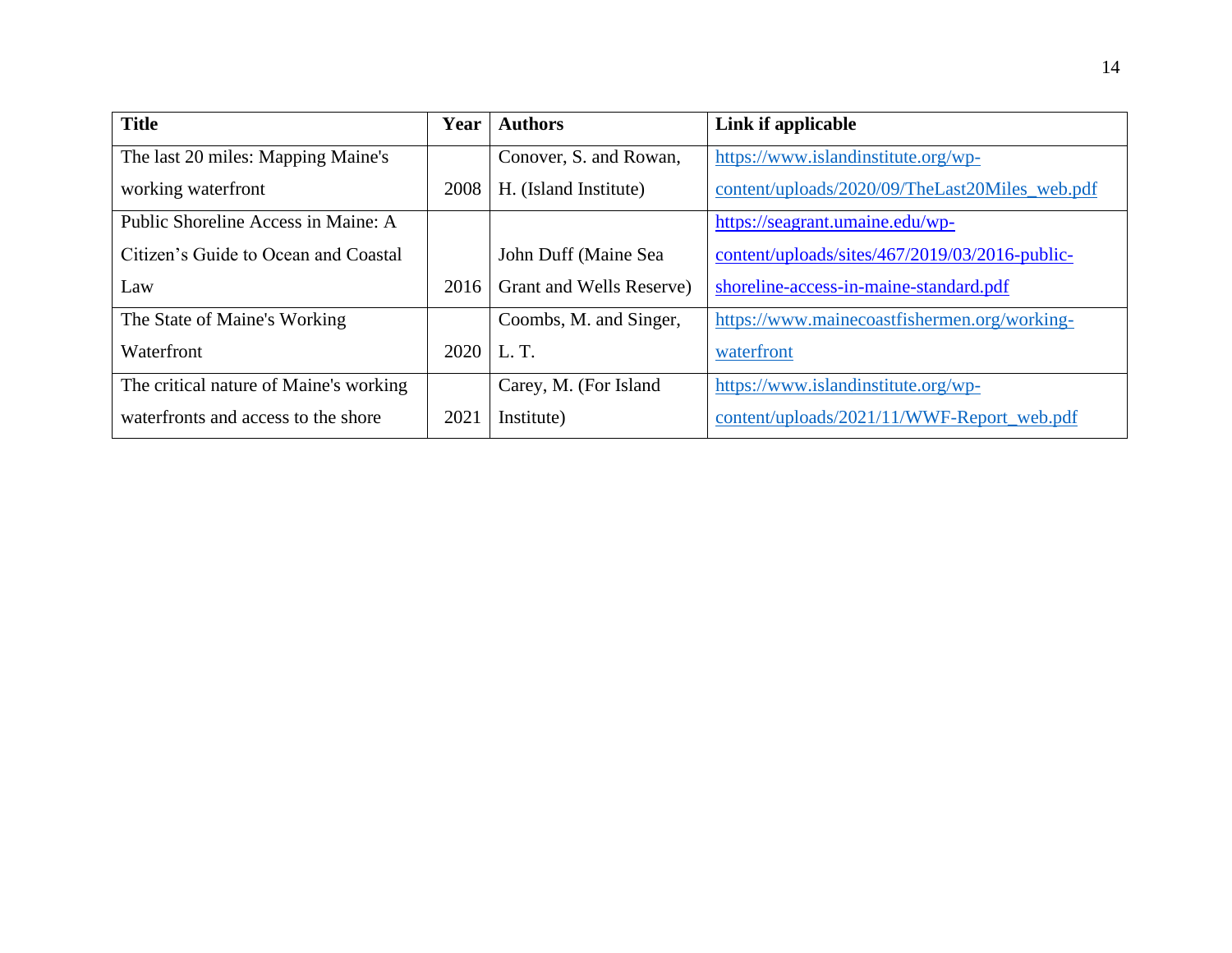## <span id="page-14-0"></span>**Website Links**

Below are links to the websites referenced in the text.

| <b>Text in document</b>          | <b>URL</b>                                                                    |
|----------------------------------|-------------------------------------------------------------------------------|
| <b>Shore and Harbor Grants</b>   | https://www.maine.gov/dmr/mcp/grants/shore-and-harbor-planning-grants.html    |
| <b>Coastal Communities Grant</b> | https://www.maine.gov/dacf/municipalplanning/financial_assistance.shtml       |
| <b>Community Comprehensive</b>   | https://www.maine.gov/dacf/municipalplanning/comp_plans/index.shtml           |
| <b>Planning Efforts</b>          |                                                                               |
| Maine Coast Heritage Trust       | https://www.mcht.org/                                                         |
| Maine Island Trail Association   | https://mita.org/                                                             |
| Maine Association of Sea Kayak   | http://maskgi.org/                                                            |
| Guides and Instructors           |                                                                               |
| Gouldsboro project               | https://gouldsboroshore.me/                                                   |
| Machiasport Text (pg. 5-9),      | http://wccog.net/assets/files/machiasport/Harbor%20Plan%20Docs/Map%204%20-    |
|                                  | %20Machiasport%20Marine%20Resources.pdf                                       |
| Machiasport first map            | http://wccog.net/assets/files/machiasport/Harbor%20Plan%20Docs/Map%202%20-    |
|                                  | %20Machiasport%20Cultural%20Resources.pdf                                     |
| Machiasport second map           | http://wccog.net/assets/files/machiasport/Harbor%20Plan%20Docs/B%20-          |
|                                  | %20CULTURAL%20RESOURCES%20Machiasport.pdf                                     |
| Conserved lands data             | https://www.maine.gov/dacf/mnap/assistance/conslands.htm                      |
| Shore and Harbor Improvement     | https://www.maine.gov/mdot/pga/#:~:text=Small%20Harbor%20Improvement%         |
| Grants                           | 20Program%20%28SHIP%29%20Boating%20Infrastructure%20Grant,benefit%2026%20feet |
|                                  | %20or%20larger%20recreational%20transient%20boats                             |
| <b>Submerged Lands Fund</b>      | https://www.maine.gov/dacf/parks/about/submerged_lands.shtml                  |
| Boating facilities program       | https://www.maine.gov/dacf/parks/about/boating_facilities_program/index.shtml |
| <b>Working Waterfront Access</b> | https://www.maine.gov/dacf/lmf/applying.shtml                                 |
| Protection Program or Water      |                                                                               |
| <b>Access Program</b>            |                                                                               |
| <b>Beals Town Landing</b>        | https://www.landformainesfuture.org/destination/beals-municipal-landing/      |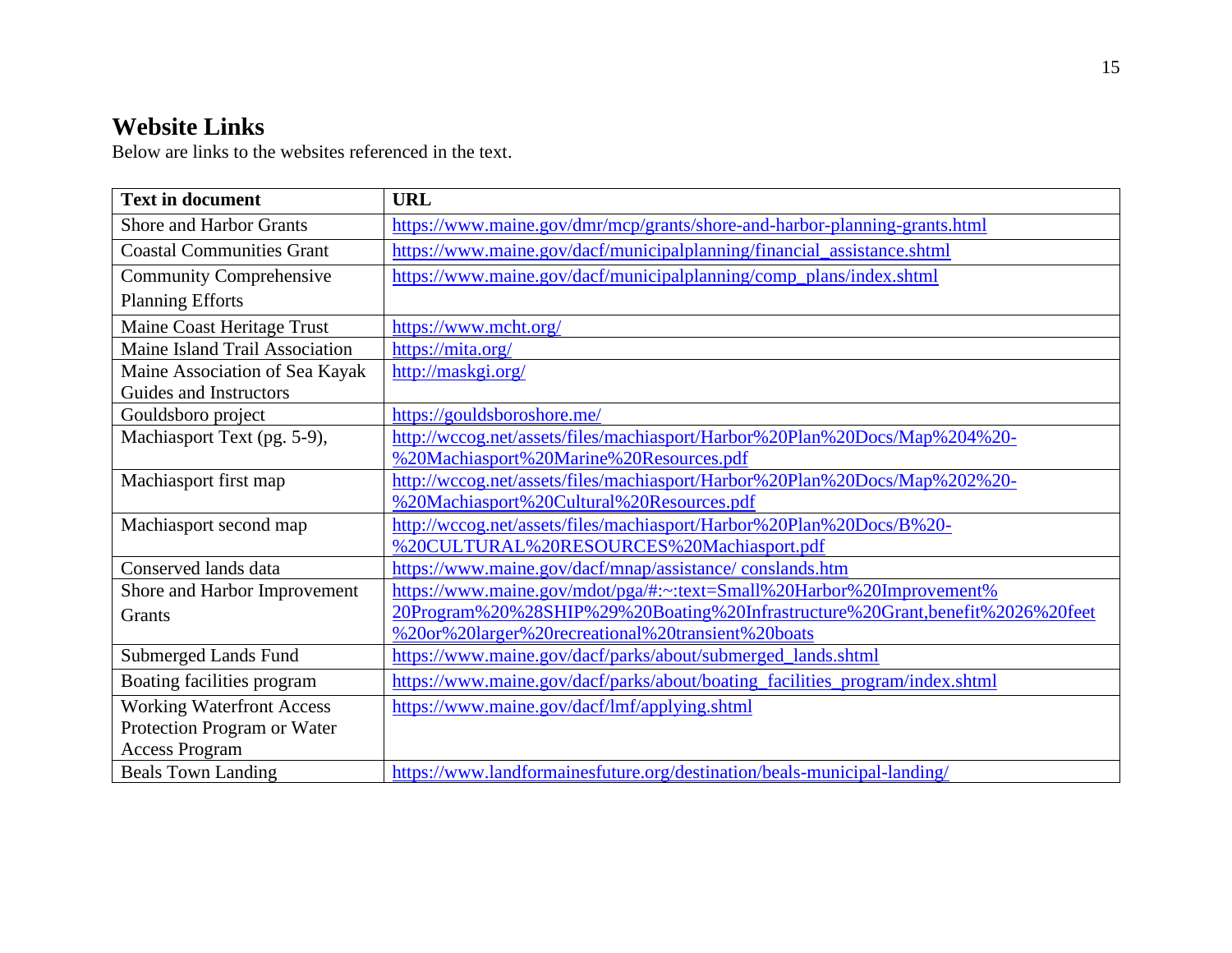| <b>Text in document</b>                 | <b>URL</b>                                                                           |
|-----------------------------------------|--------------------------------------------------------------------------------------|
| Maine Current Land Use                  | https://www.maine.gov/revenue/taxes/tax-relief-credits-programs/property-tax-relief- |
| <b>Taxation Program</b>                 | programs/land-use-                                                                   |
|                                         | programs#:~:text=Office%20of%20Tax%20Policy%20Current%20Land%20Use%20Programs,       |
|                                         | its%20current%20use%2C%20rather%20than%20at%20market%20value.                        |
| MCHT land conservation guide            | https://www.mcht.org/wp-content/uploads/2019/04/conservation-options-1.pdf           |
| Spruce Head Fisherman's Co-op           | https://www.maine.gov/dacf/lmf/webmap_files/513.pdf                                  |
| <b>Woodward Point in Brunswick</b>      | https://www.mcht.org/story/harvesters-step-up-for-conservation/                      |
| Realtor outreach brochures              | https://seagrant.umaine.edu/wp-content/uploads/sites/467/2019/05/2004-moosabec.pdf;  |
|                                         | https://seagrant.umaine.edu/wp-content/uploads/ sites/467/2019/05/2005-harpswell.pdf |
| <b>Island Institute</b>                 | https://www.islandinstitute.org/                                                     |
| Maine Coast Fishermen's                 | https://www.mainecoastfishermen.org/                                                 |
| Association                             |                                                                                      |
| <b>Downeast Fisheries Partnership</b>   | https://downeastfisheries.org/                                                       |
| Manomet                                 | https://www.manomet.org/work/where-we-work/                                          |
| <b>Maine Center for Coastal</b>         | https://coastalfisheries.org/                                                        |
| Fisheries                               |                                                                                      |
| <b>Downeast Institute</b>               | https://downeastinstitute.org/                                                       |
| Maine Coast Heritage Trust              | https://www.mcht.org/                                                                |
| <b>Gulf of Maine Research Institute</b> | https://www.gmri.org/                                                                |
| Maine Shellfish Learning                | https://umaine.edu/shellfish-restoration/                                            |
| <b>Network</b>                          |                                                                                      |
| Maine Sea Grant                         | https://seagrant.umaine.edu/                                                         |
| Maine Climate Corps                     | http://www.volunteermaine.gov/serve-in-maine/climate-corps                           |
| Maine Municipal Association             | https://memun.org/                                                                   |
| Maine Governor's Office of              | https://www.maine.gov/future/home                                                    |
| Policy Innovation and the Future        |                                                                                      |
| <b>Regional Planning Organizations</b>  | https://www.maine.gov/dacf/municipalplanning/technical/regional_council.shtml        |